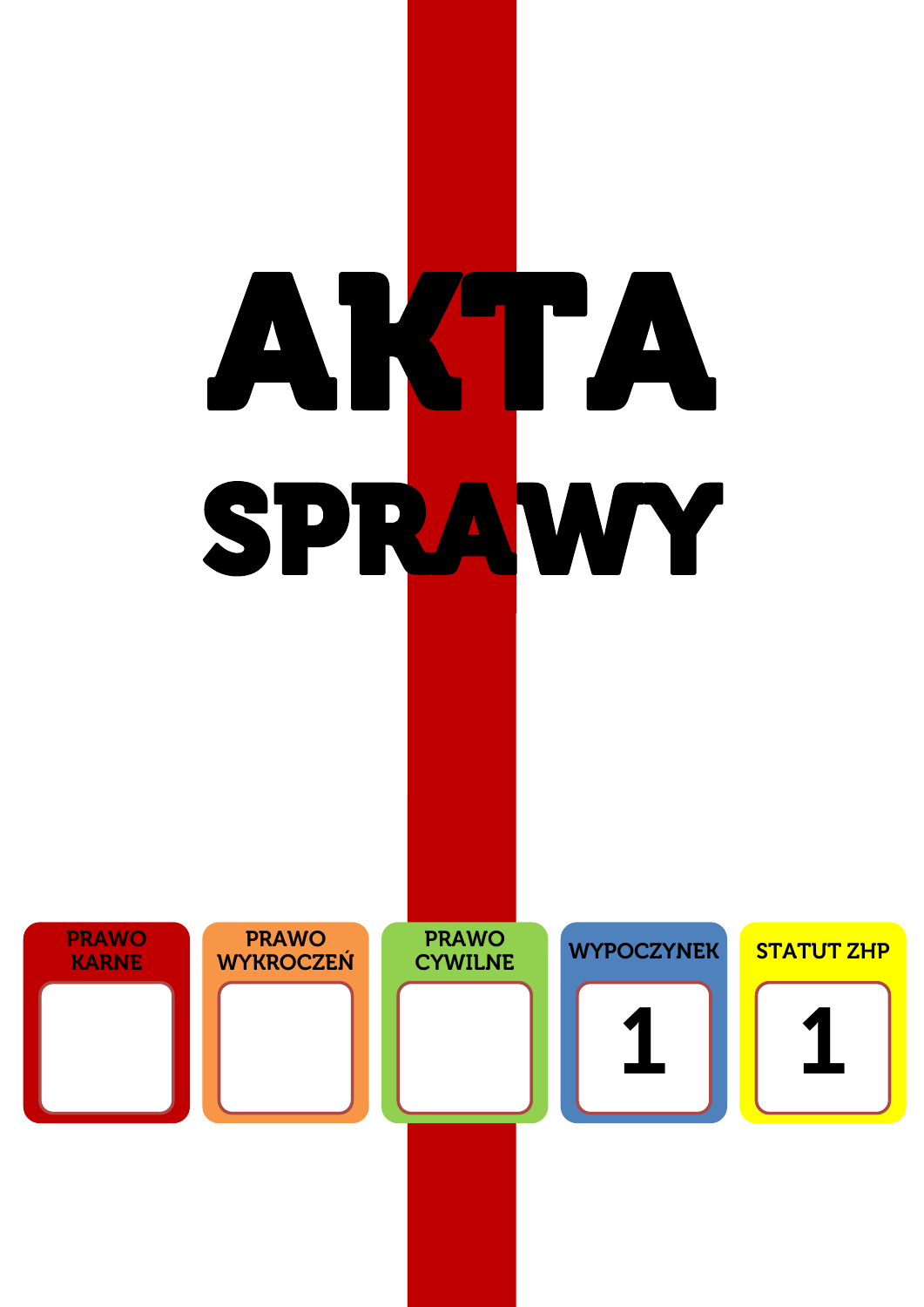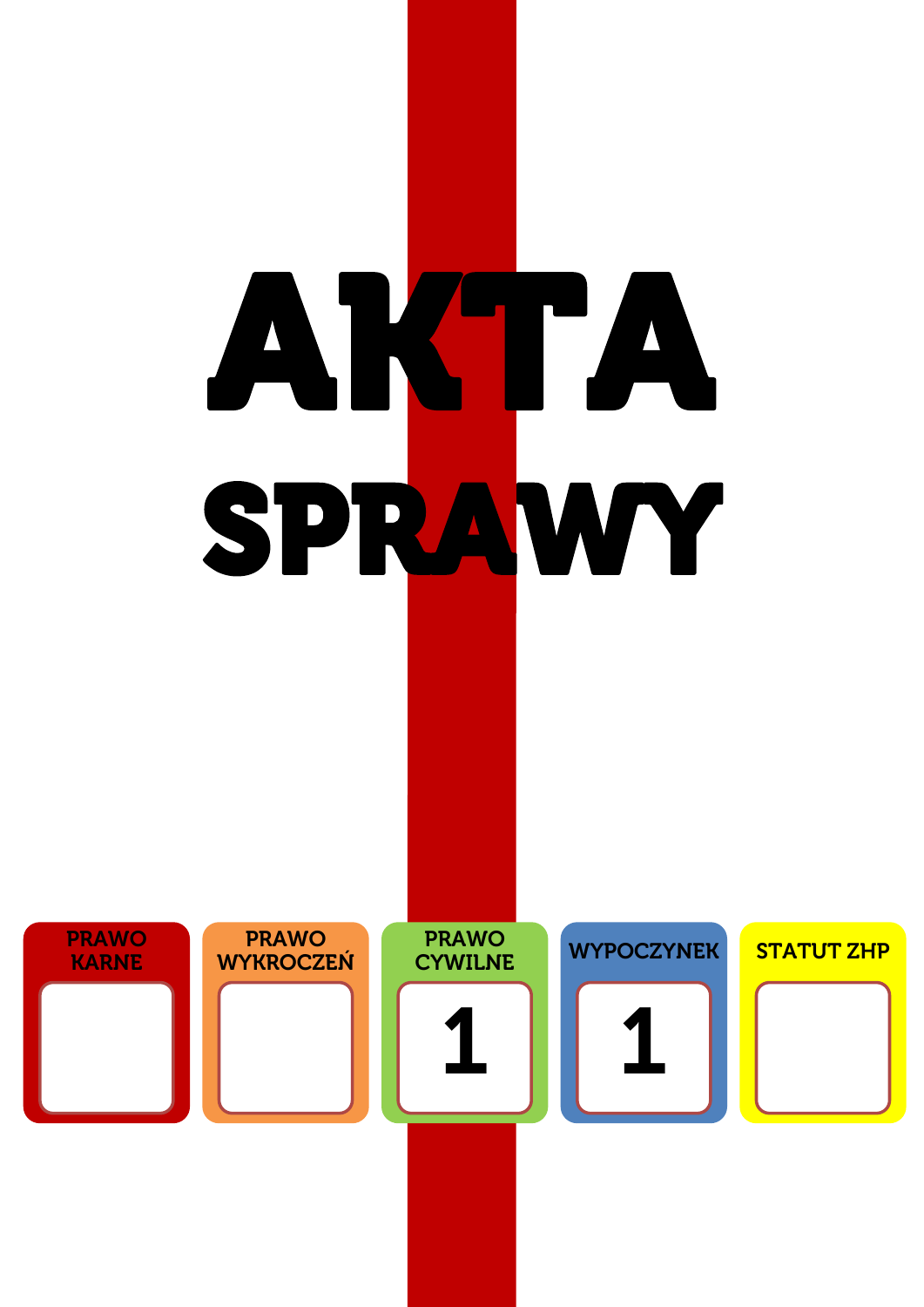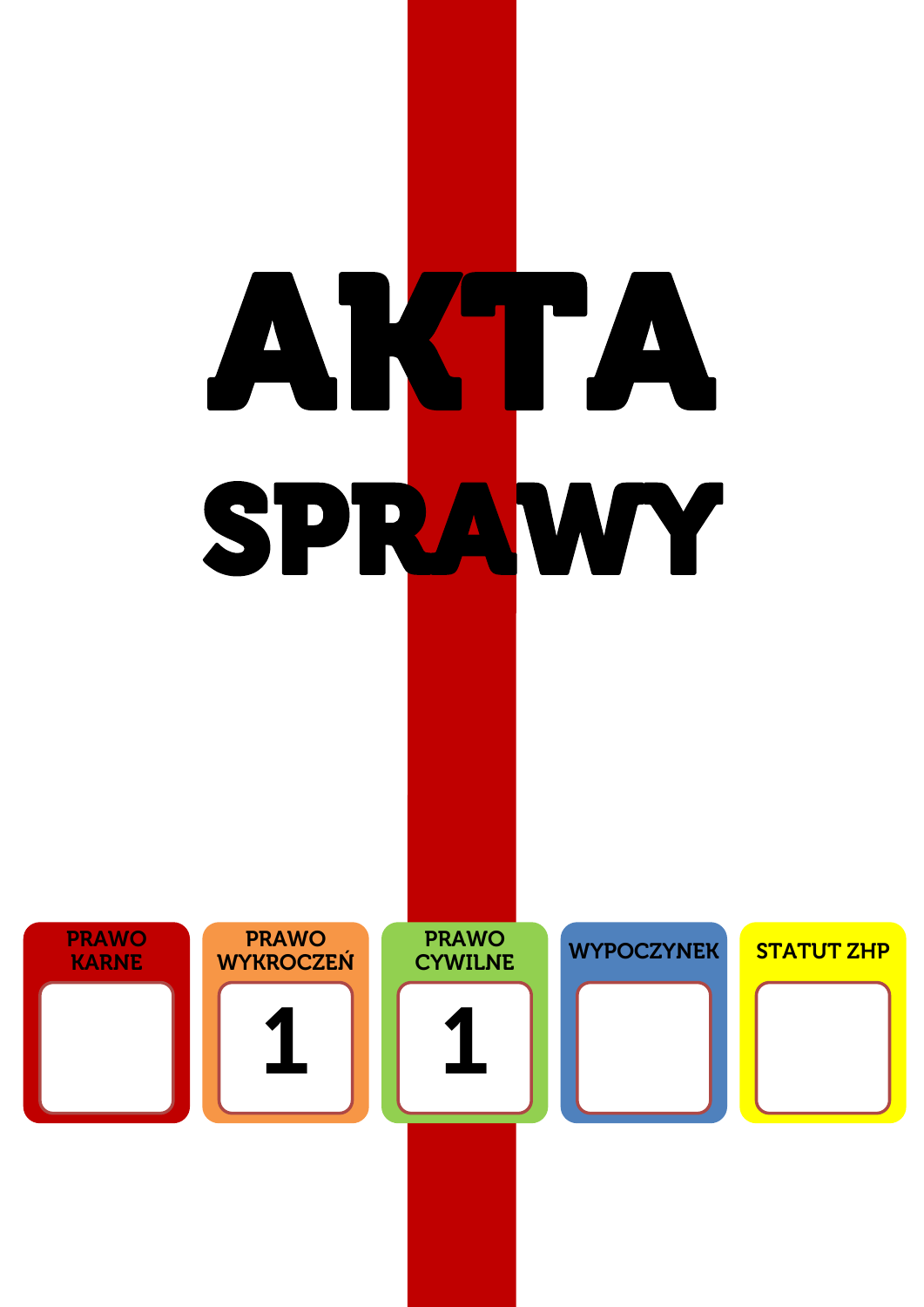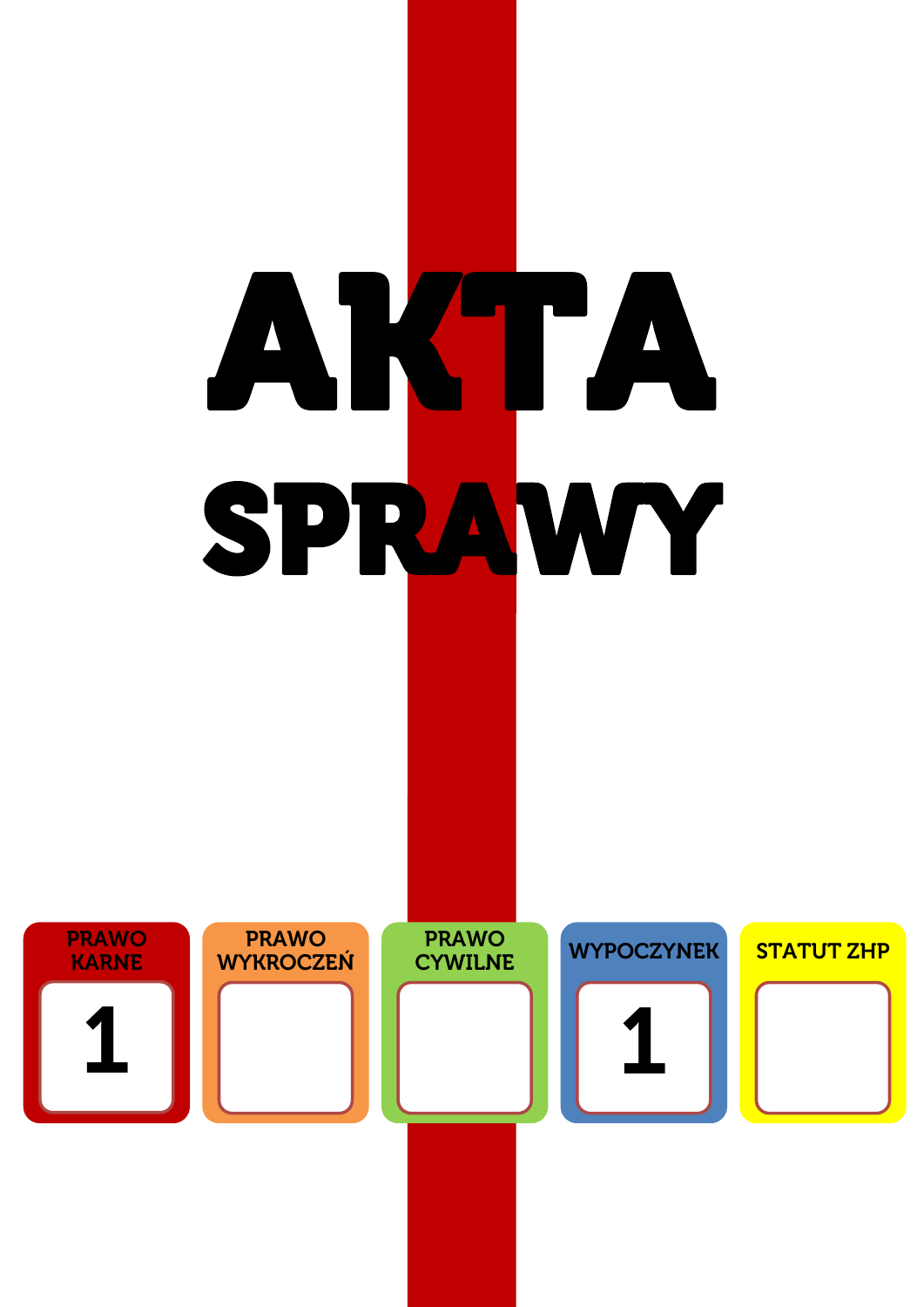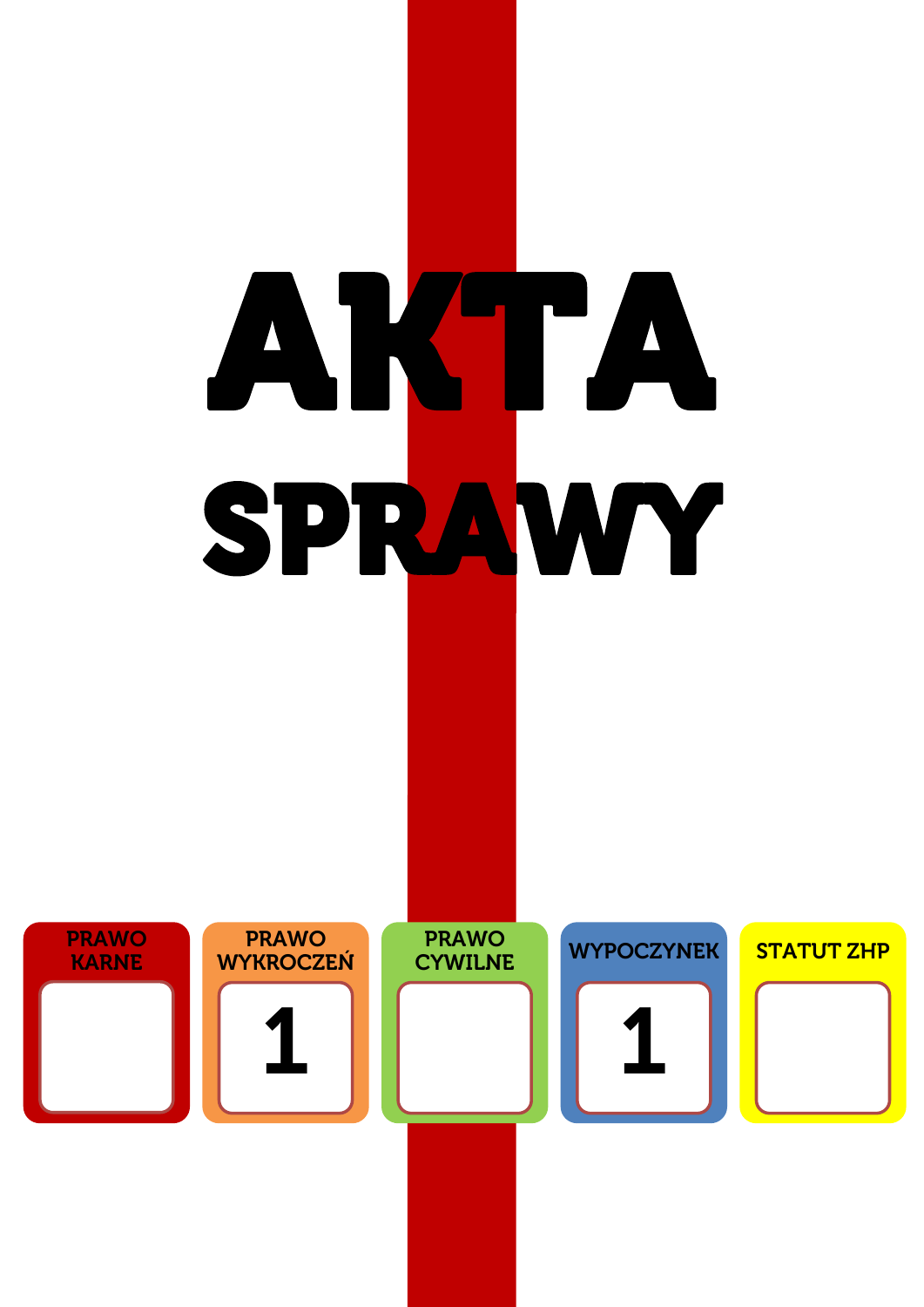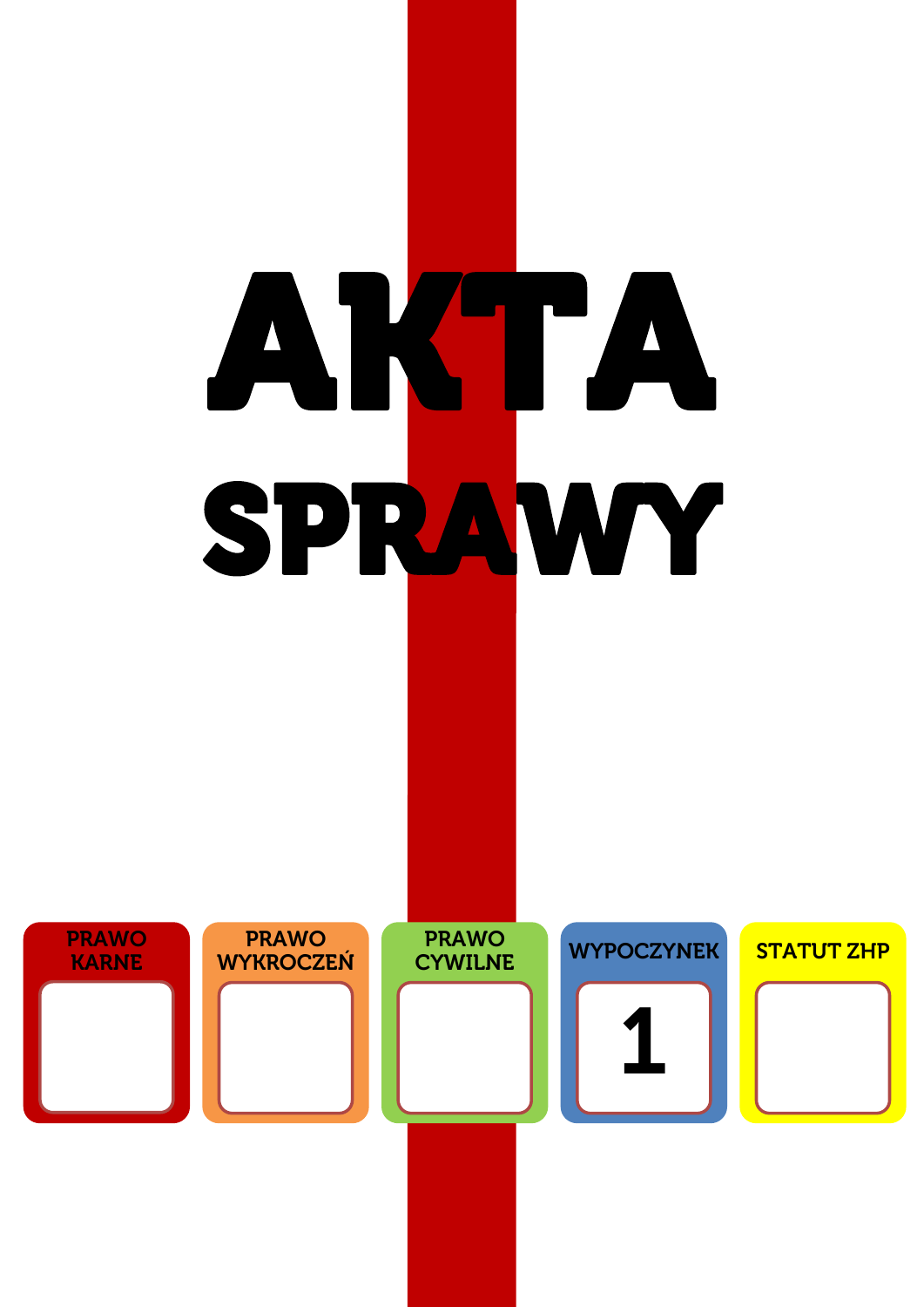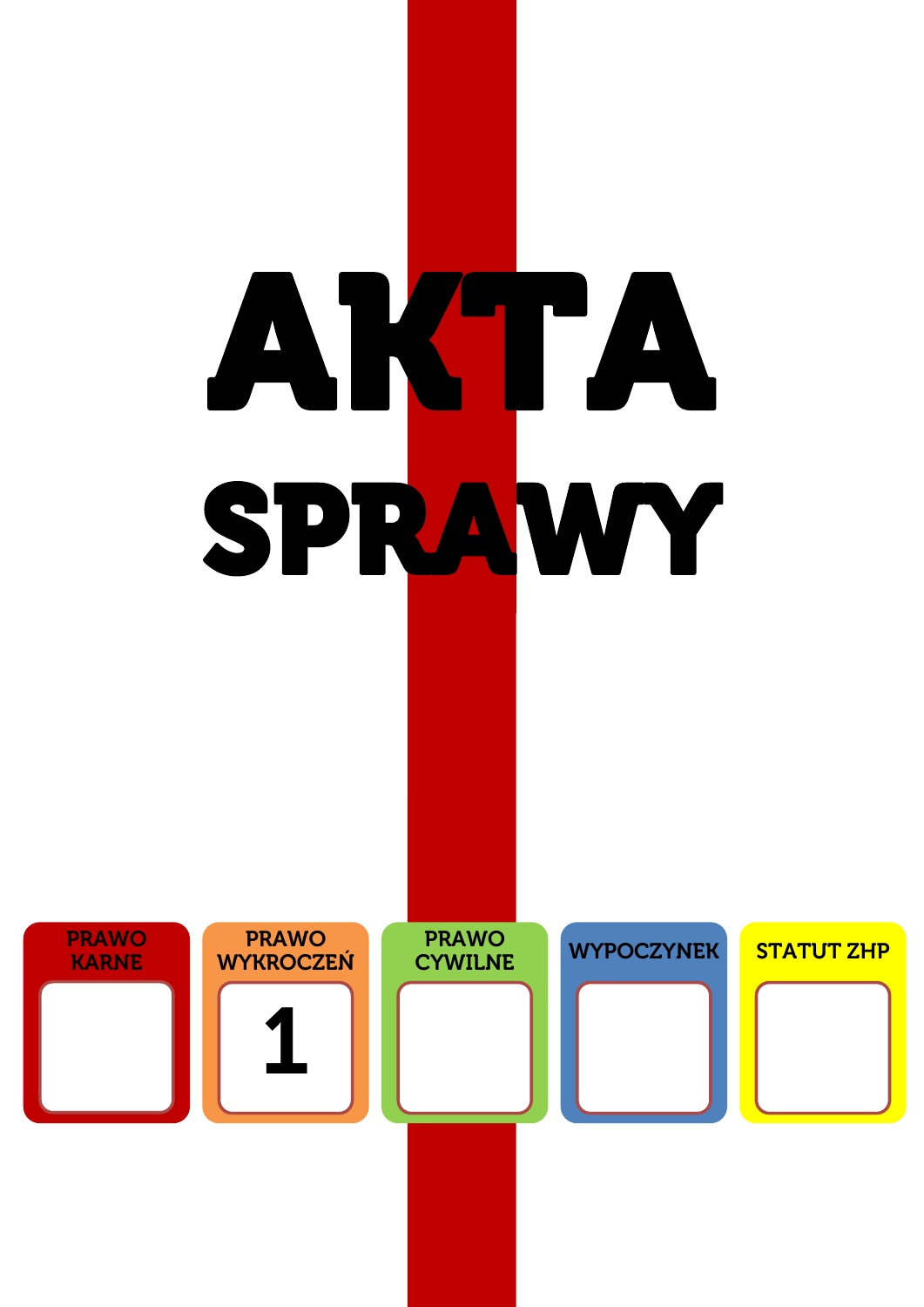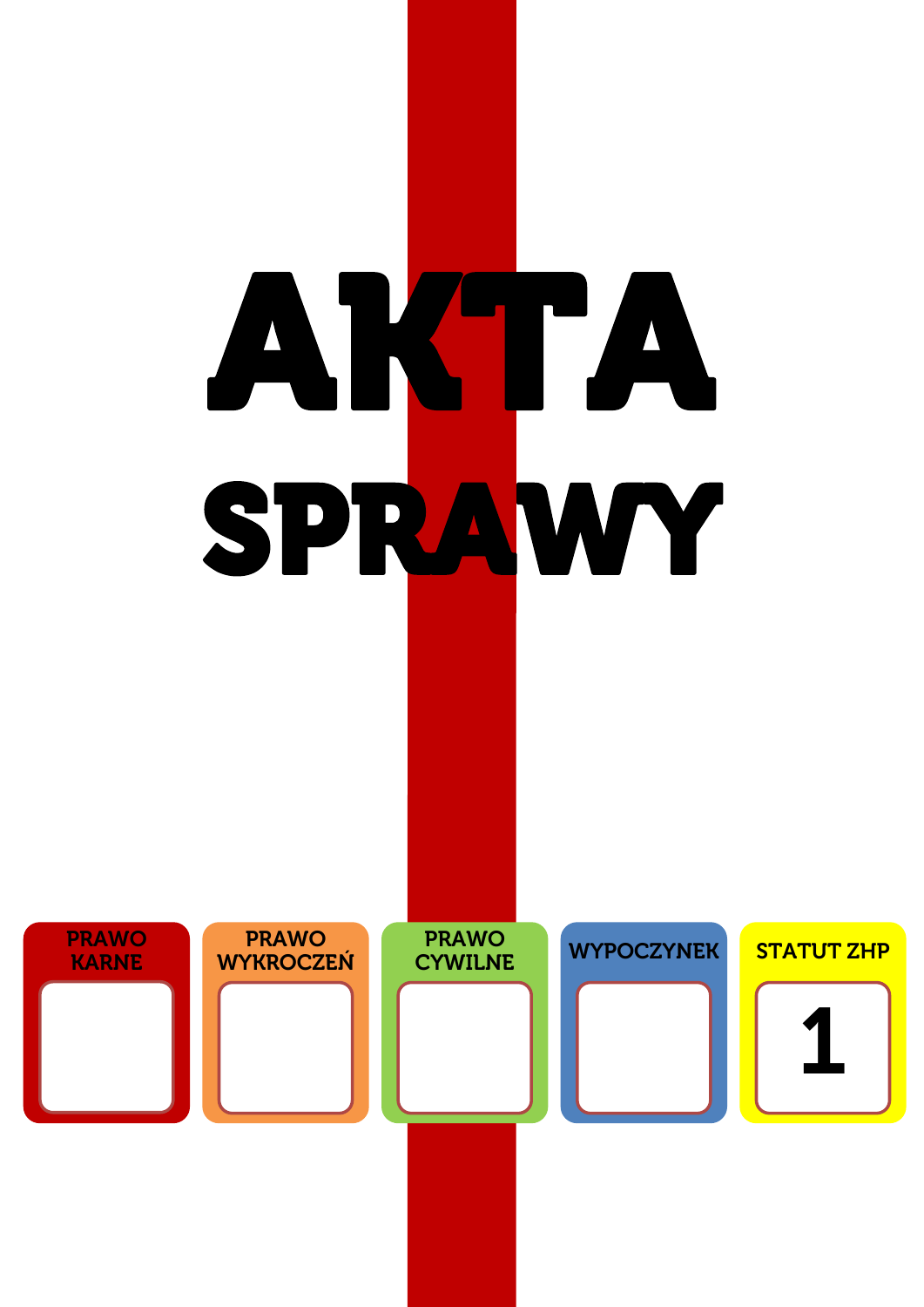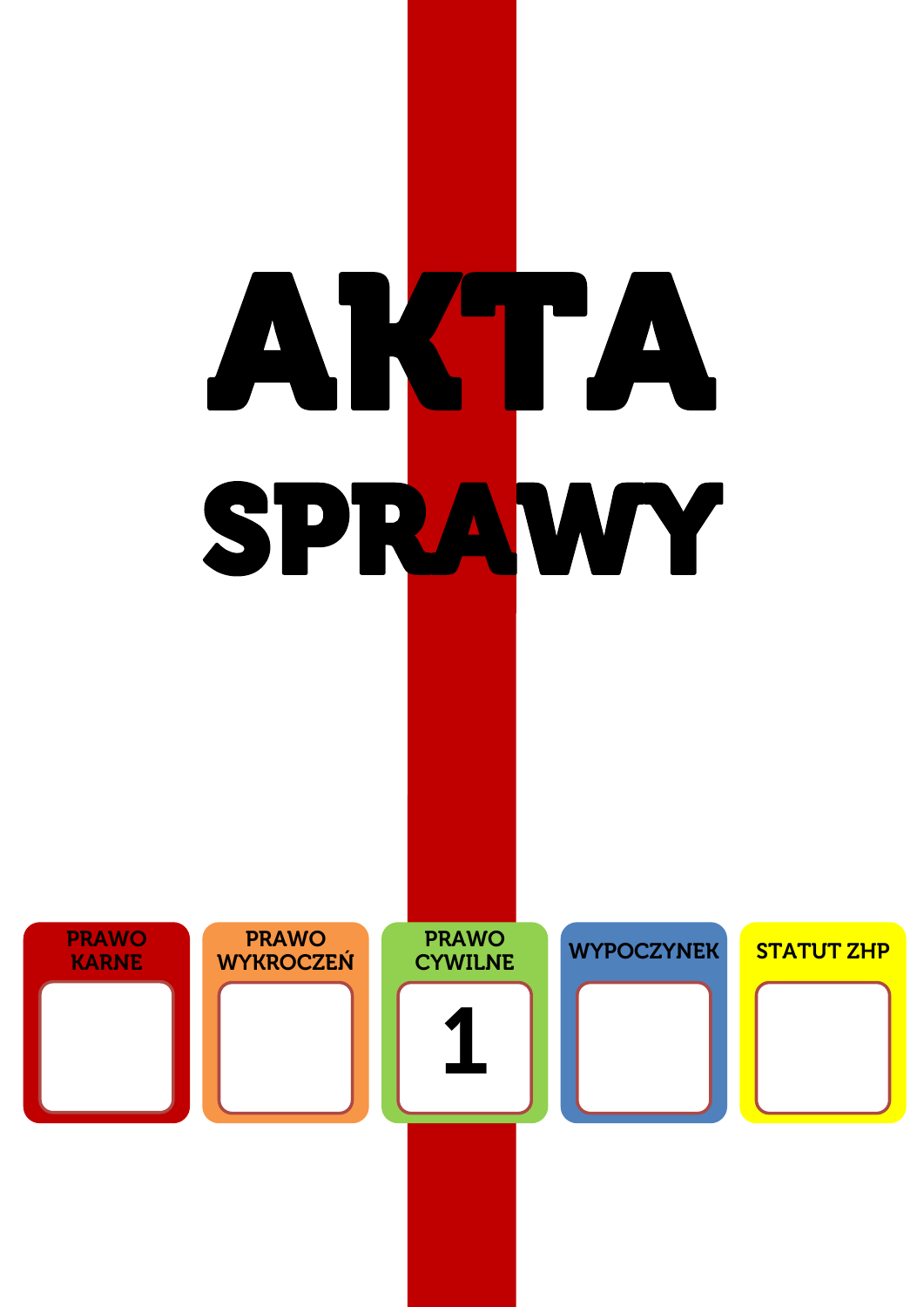![](_page_9_Figure_0.jpeg)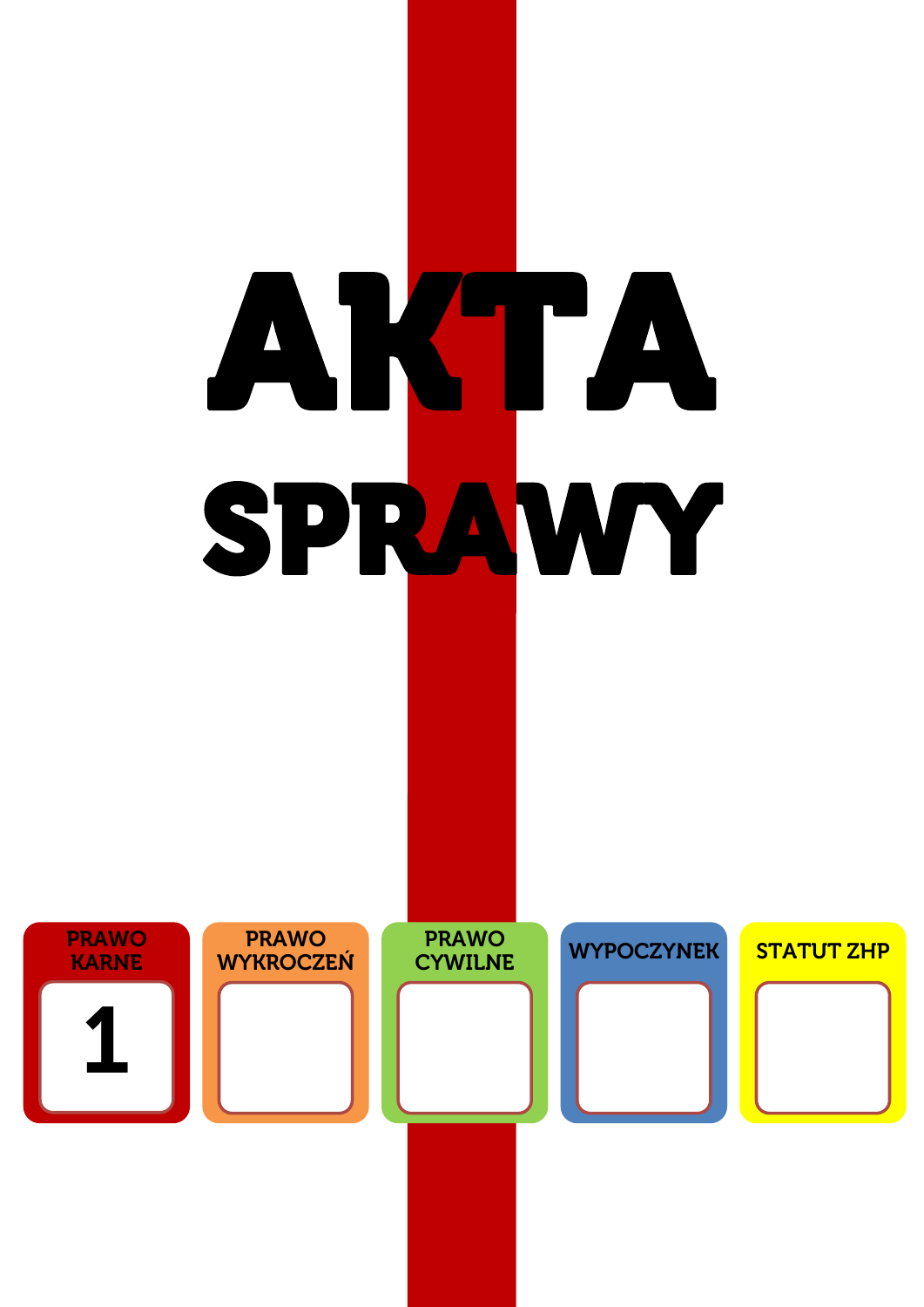![](_page_10_Figure_0.jpeg)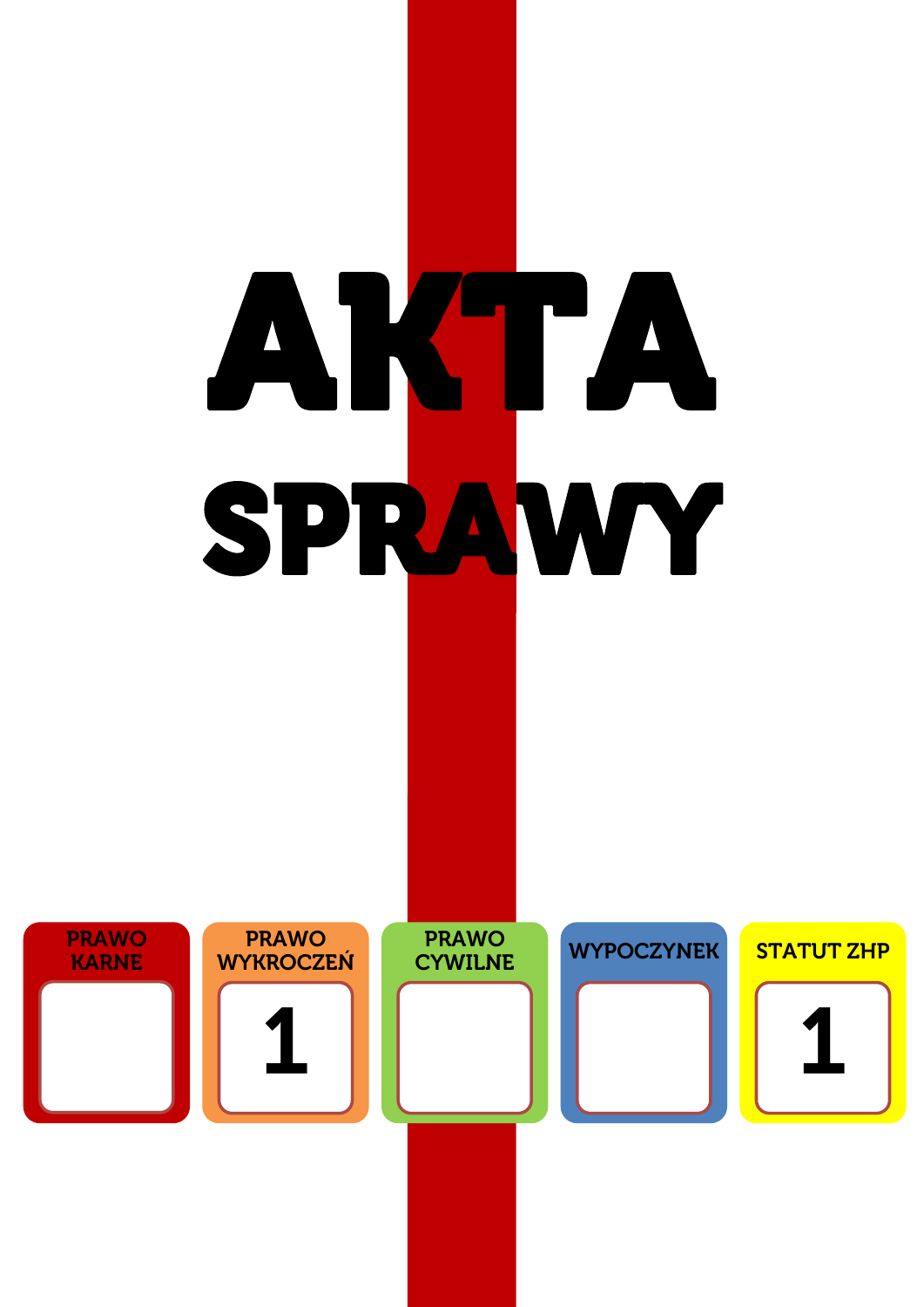![](_page_11_Figure_0.jpeg)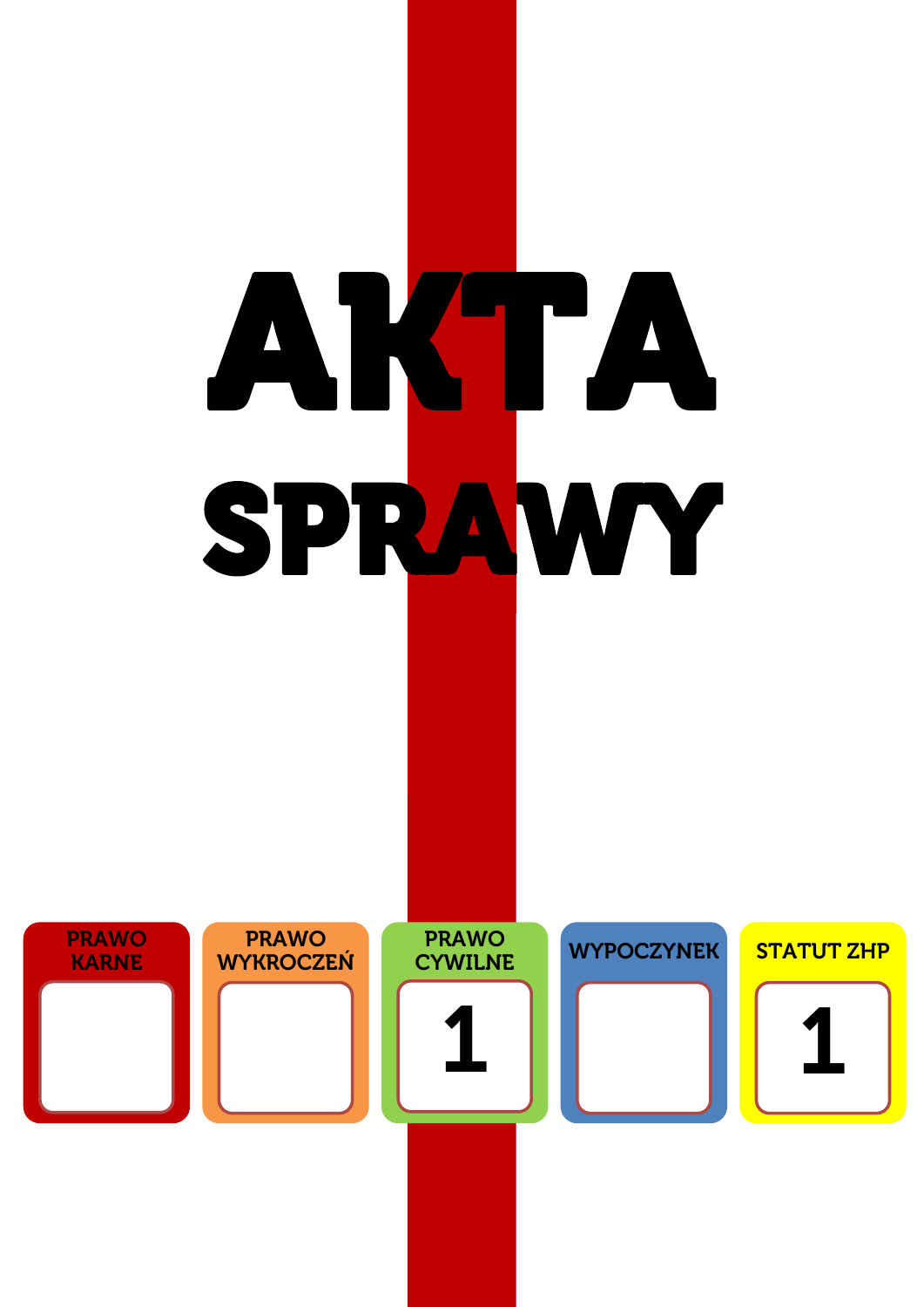![](_page_12_Figure_0.jpeg)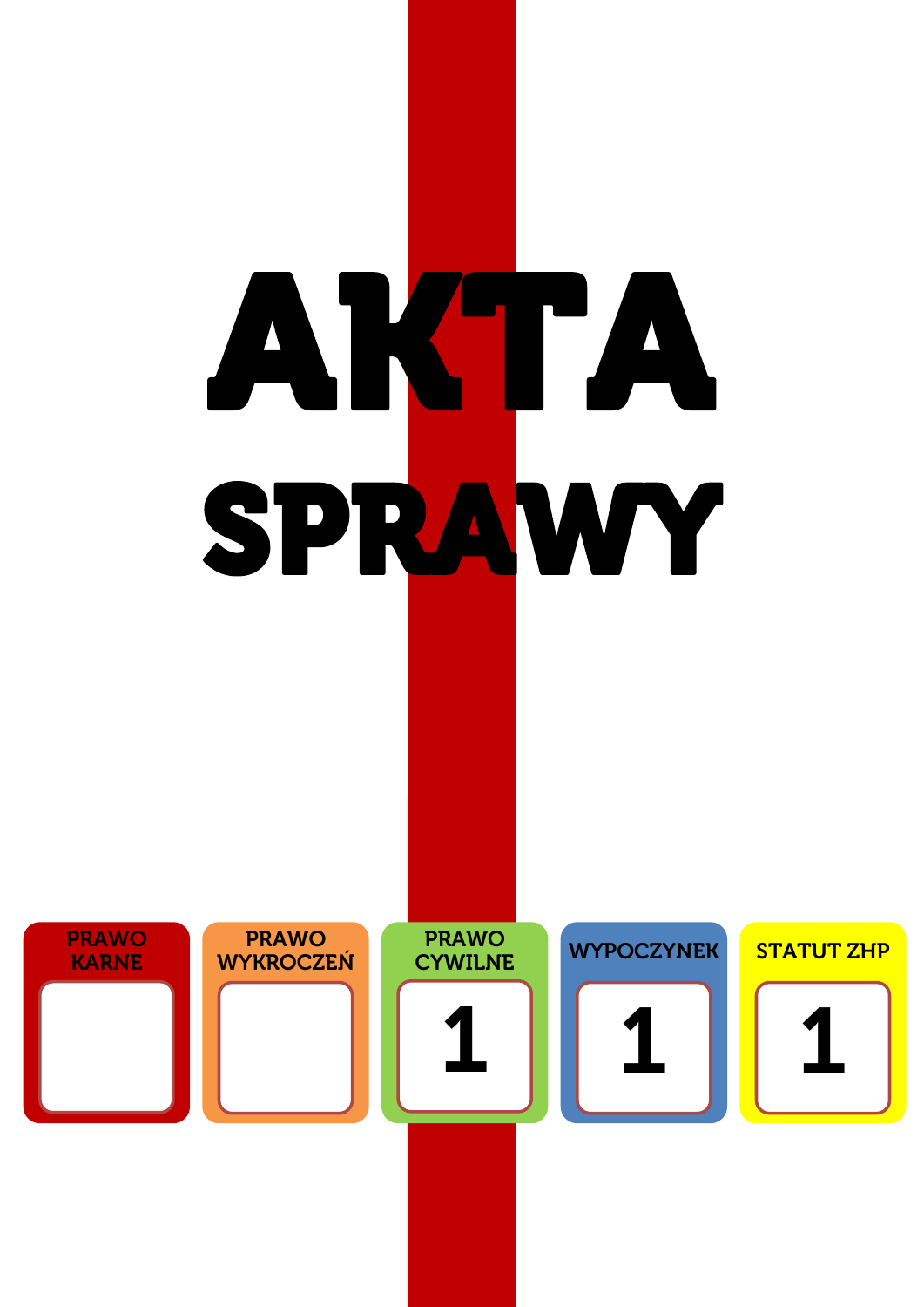![](_page_13_Figure_0.jpeg)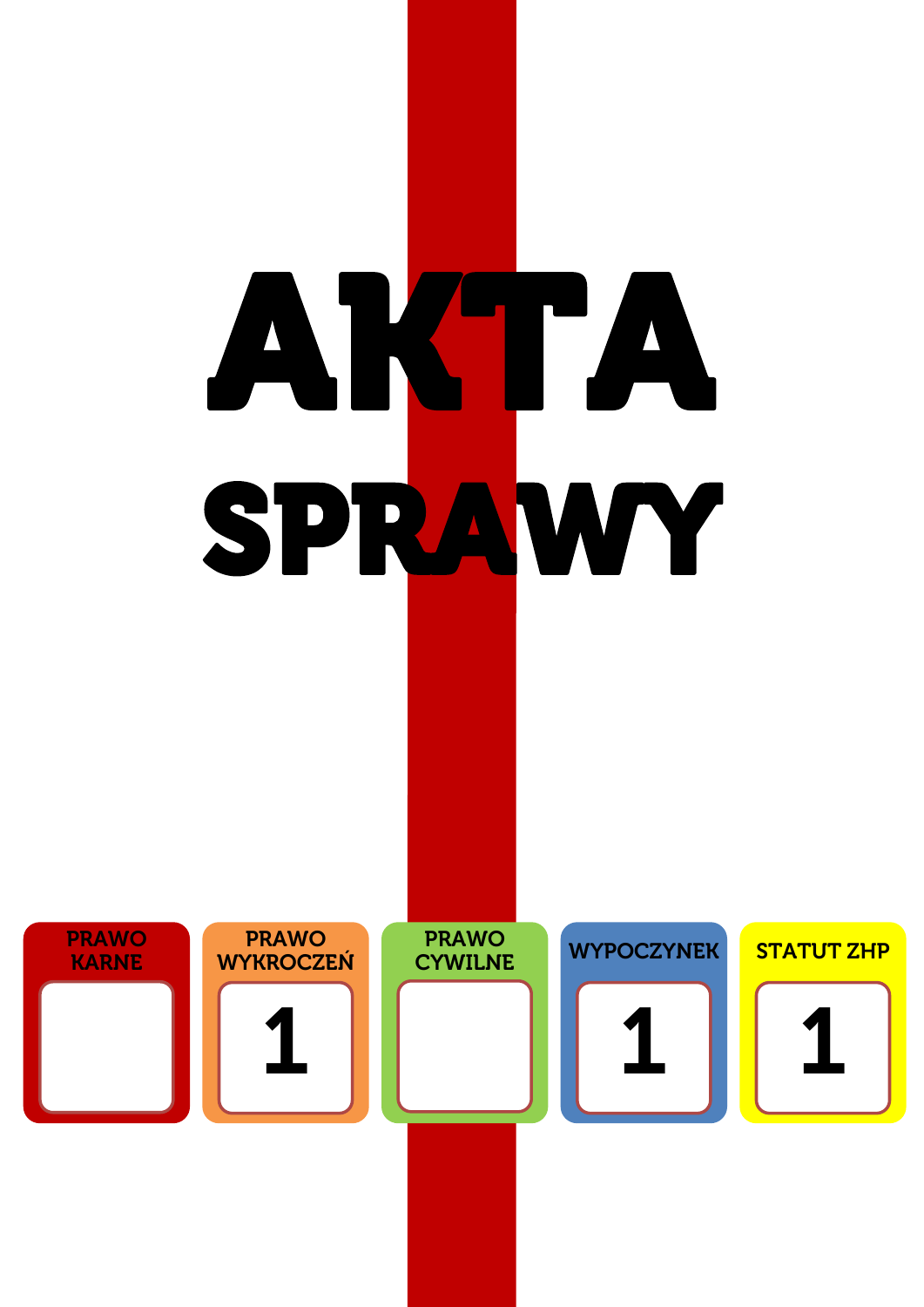![](_page_14_Figure_0.jpeg)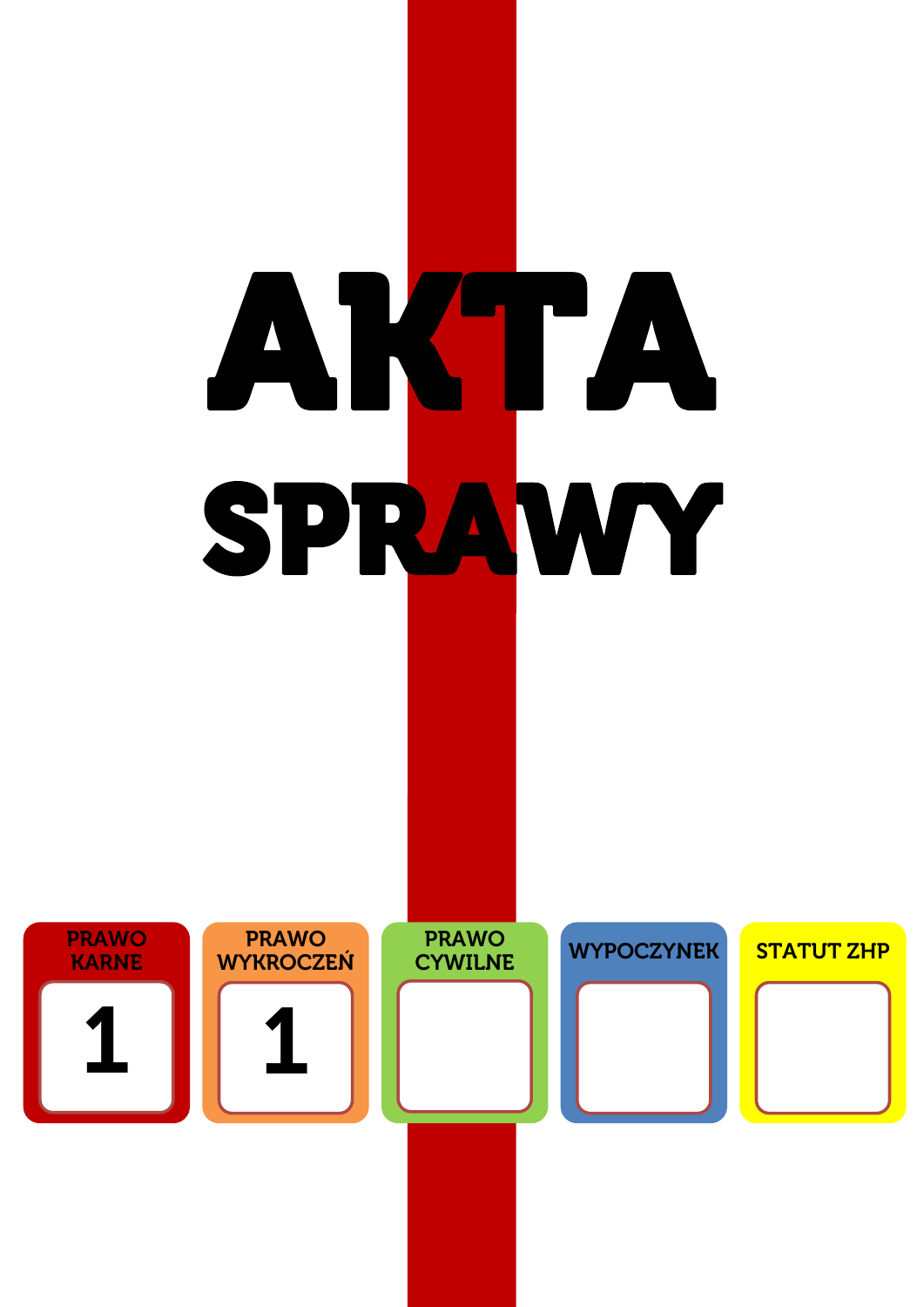![](_page_15_Figure_0.jpeg)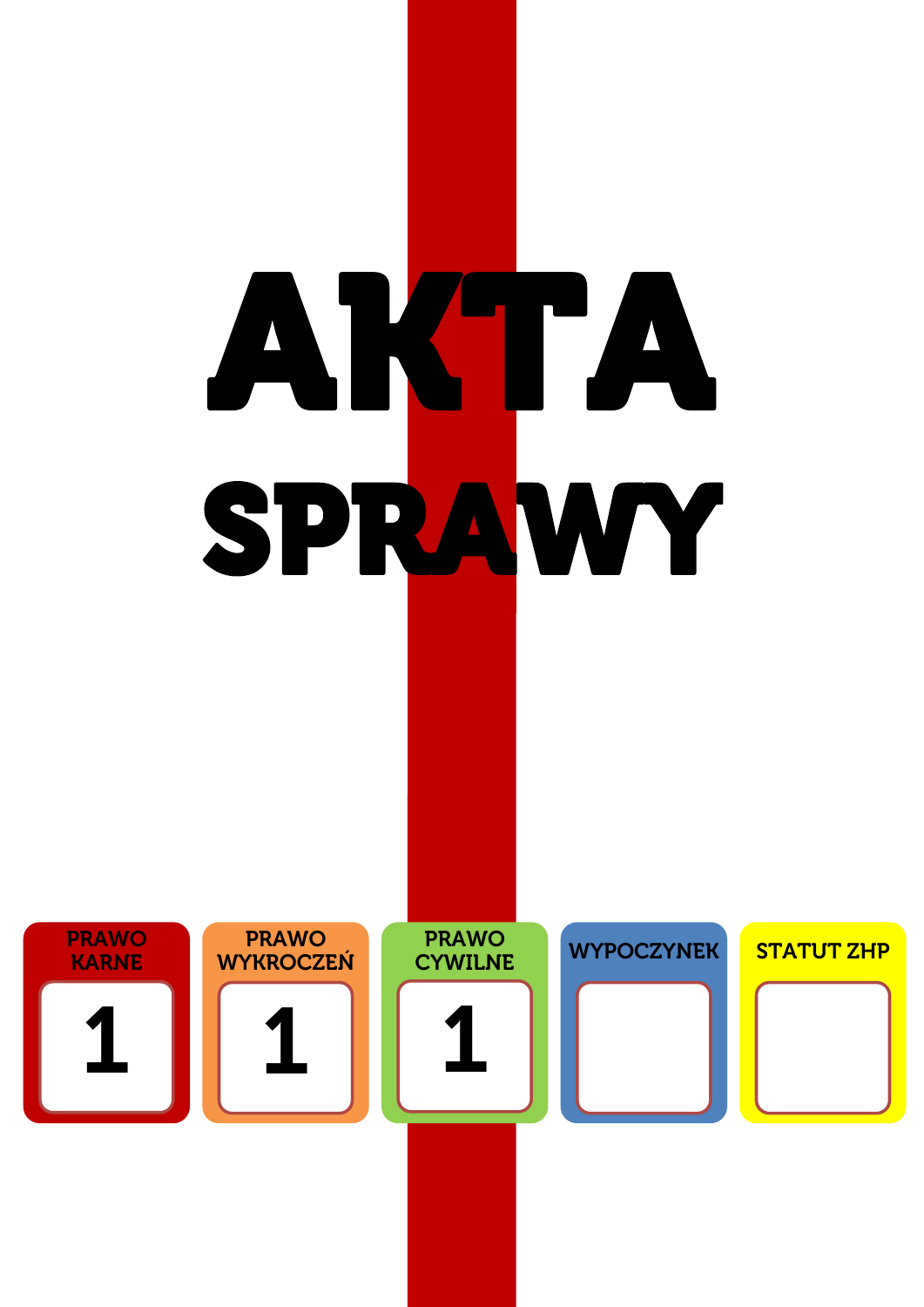![](_page_16_Figure_0.jpeg)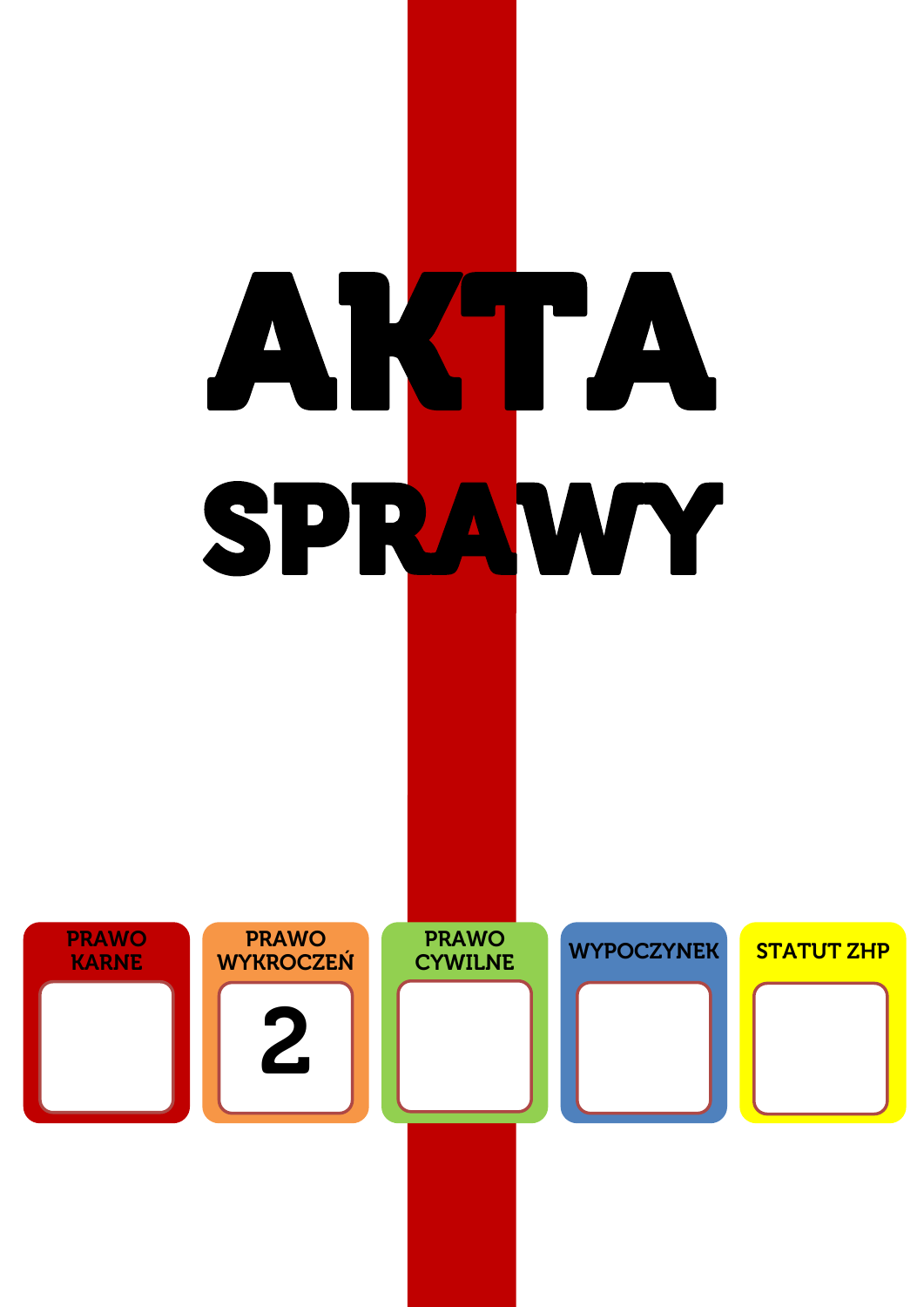![](_page_17_Figure_0.jpeg)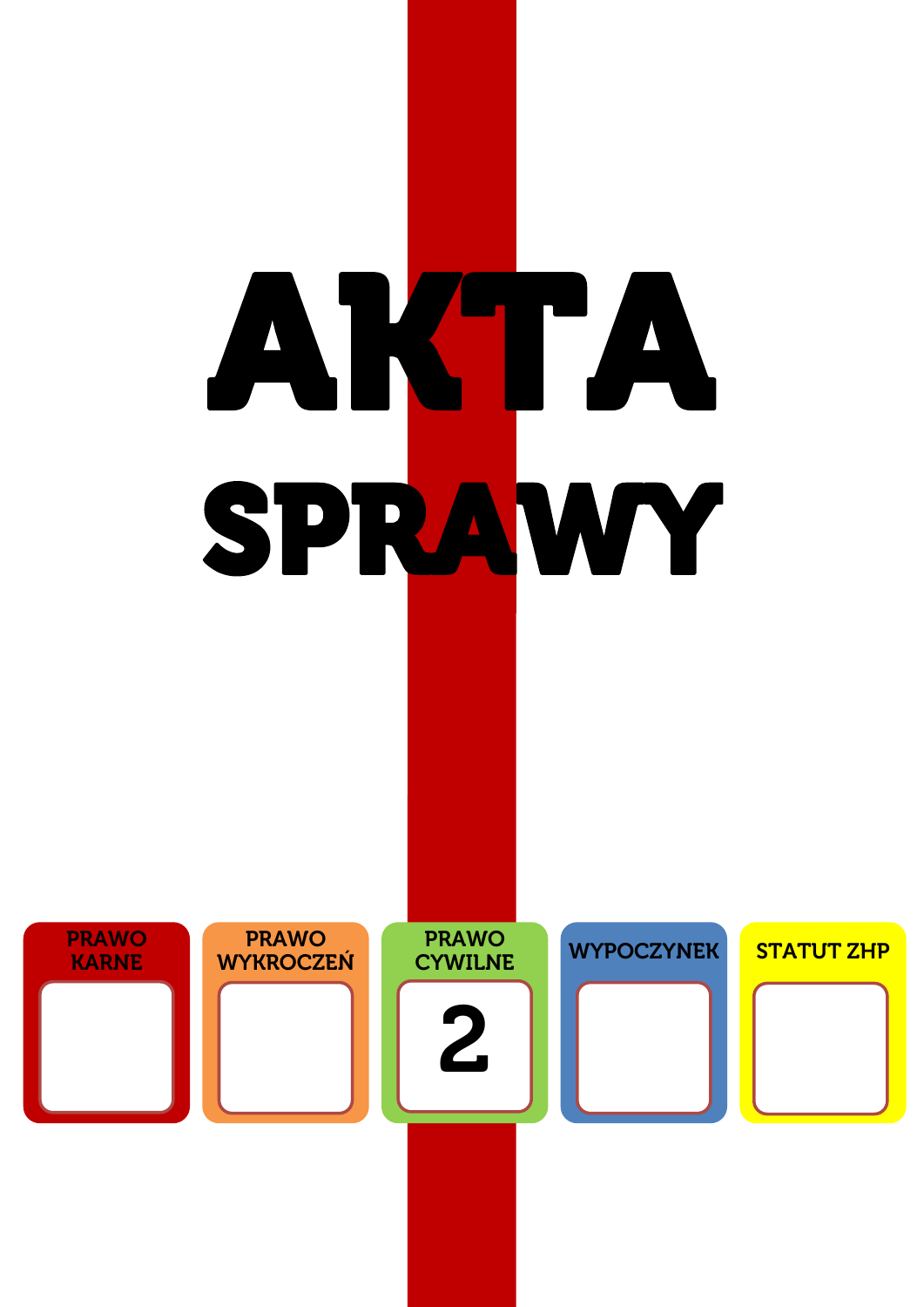![](_page_18_Figure_0.jpeg)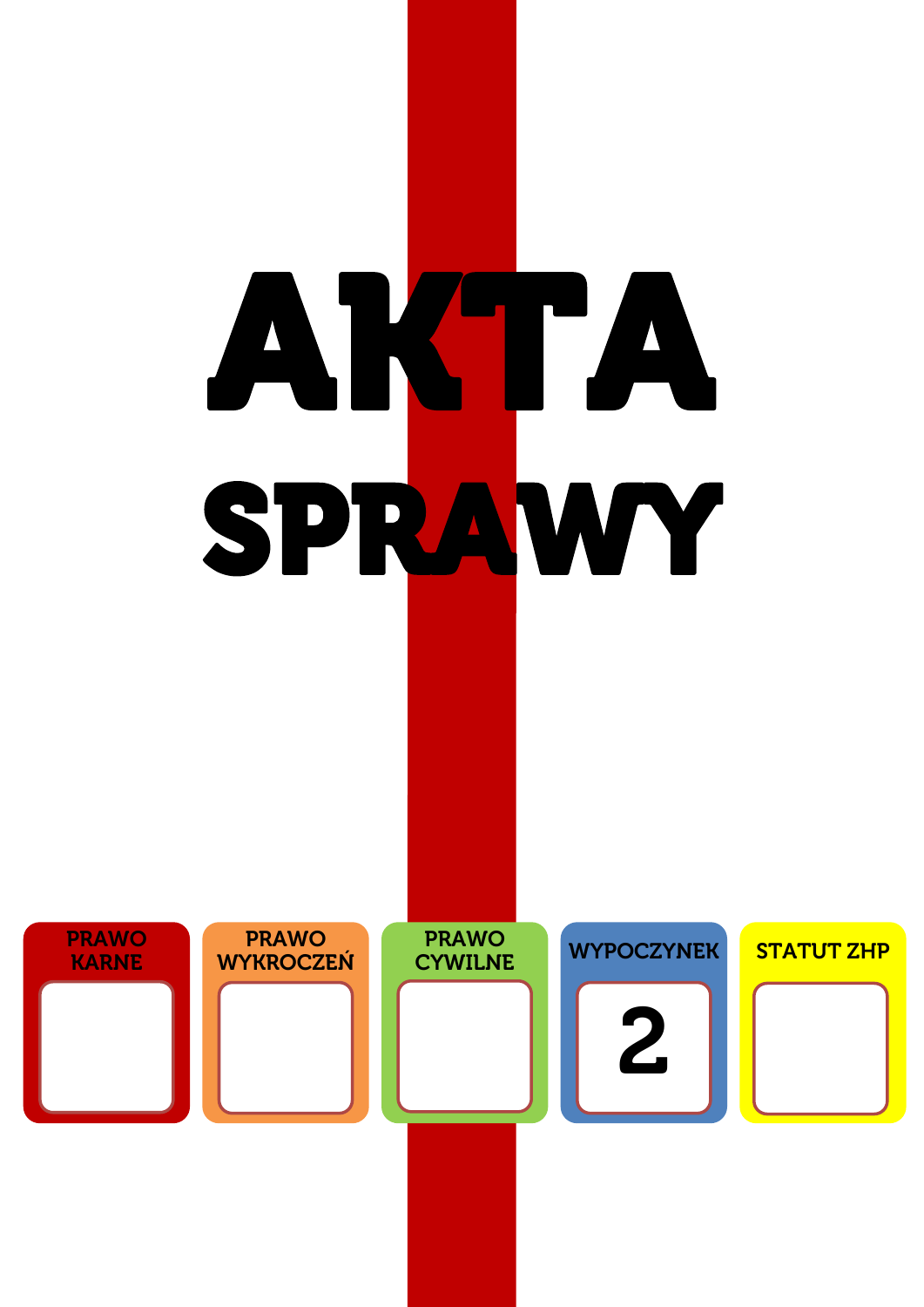![](_page_19_Figure_0.jpeg)